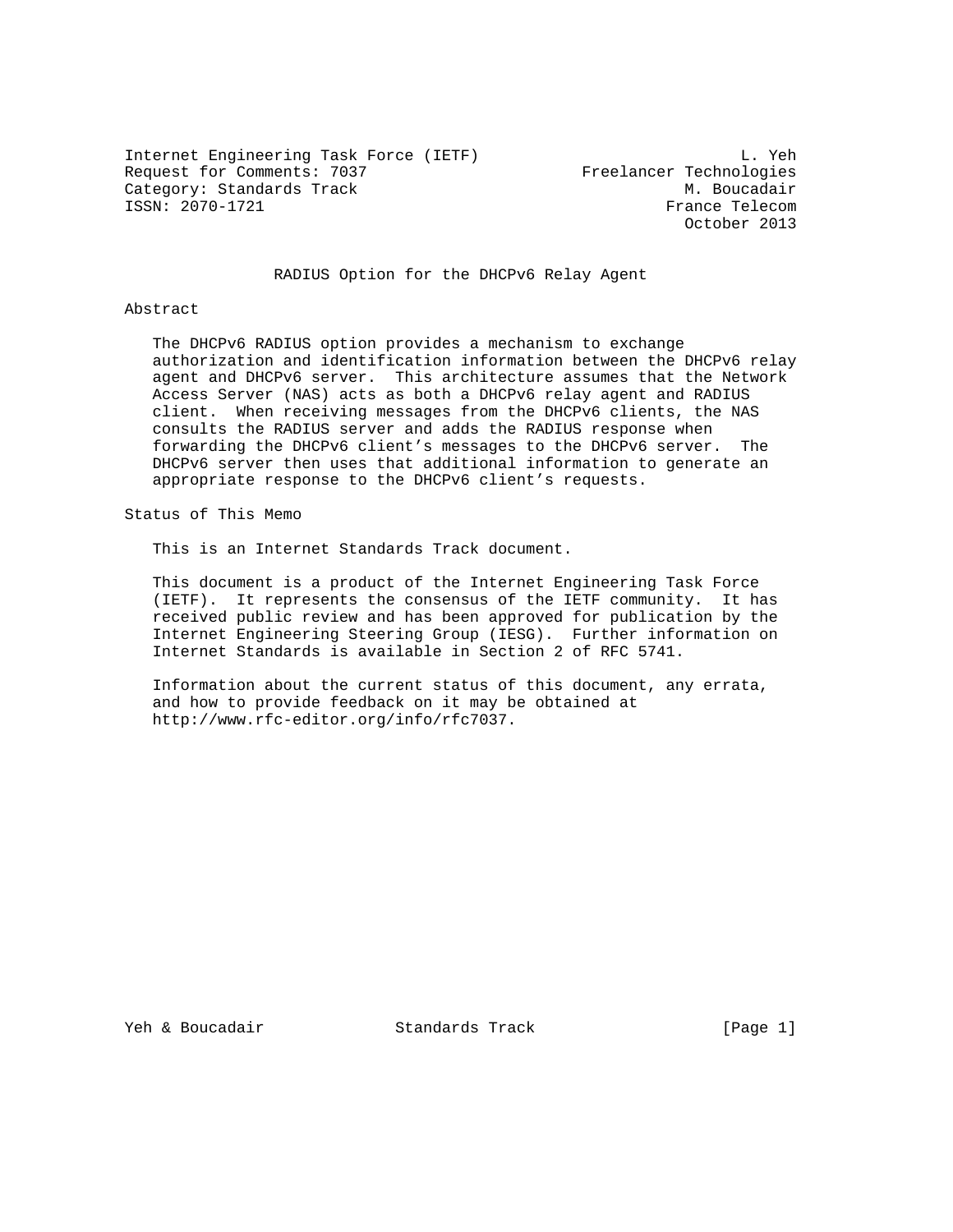### Copyright Notice

 Copyright (c) 2013 IETF Trust and the persons identified as the document authors. All rights reserved.

 This document is subject to BCP 78 and the IETF Trust's Legal Provisions Relating to IETF Documents (http://trustee.ietf.org/license-info) in effect on the date of

 publication of this document. Please review these documents carefully, as they describe your rights and restrictions with respect to this document. Code Components extracted from this document must include Simplified BSD License text as described in Section 4.e of the Trust Legal Provisions and are provided without warranty as described in the Simplified BSD License.

### Table of Contents

| 2.1 | Terminology and Language                                 | -3  |
|-----|----------------------------------------------------------|-----|
|     |                                                          | 3   |
|     |                                                          | 6   |
|     | 4.1. RADIUS Attributes Permitted in DHCPv6 RADIUS Option | 7   |
|     | 5. DHCPv6 Relay Agent Behavior                           | 7   |
| 6   |                                                          | 7   |
|     |                                                          | 7   |
|     |                                                          | - 8 |
| 9.  | - 8                                                      |     |
|     |                                                          | 9   |
|     |                                                          | 9   |
|     | Normative References<br>$11 \quad 1$                     | 9   |
|     | 11.2. Informative References 10                          |     |

#### 1. Introduction

 DHCPv6 provides a mechanism that allows the server to assign or delegate both stateful and stateless configuration parameters to clients. The stateful configuration parameters include IPv6 addresses [RFC3315] and IPv6 prefixes [RFC3633]. The stateless configuration parameters [RFC3736] include, for example, DNS [RFC3646], or a Fully Qualified Domain Name (FQDN) of an Address Family Transition Router (AFTR) [RFC6334]. In the scenarios described in this document, the DHCPv6 server is deployed in the central part of an ISP network.

 RADIUS [RFC2865] is widely used as the centralized authentication, authorization, and user management mechanism for service provision in a Broadband access network. [RFC3162], [RFC4818], [RFC6519], and [RFC6911] specify the attributes that support the service provision

Yeh & Boucadair **Standards Track** [Page 2]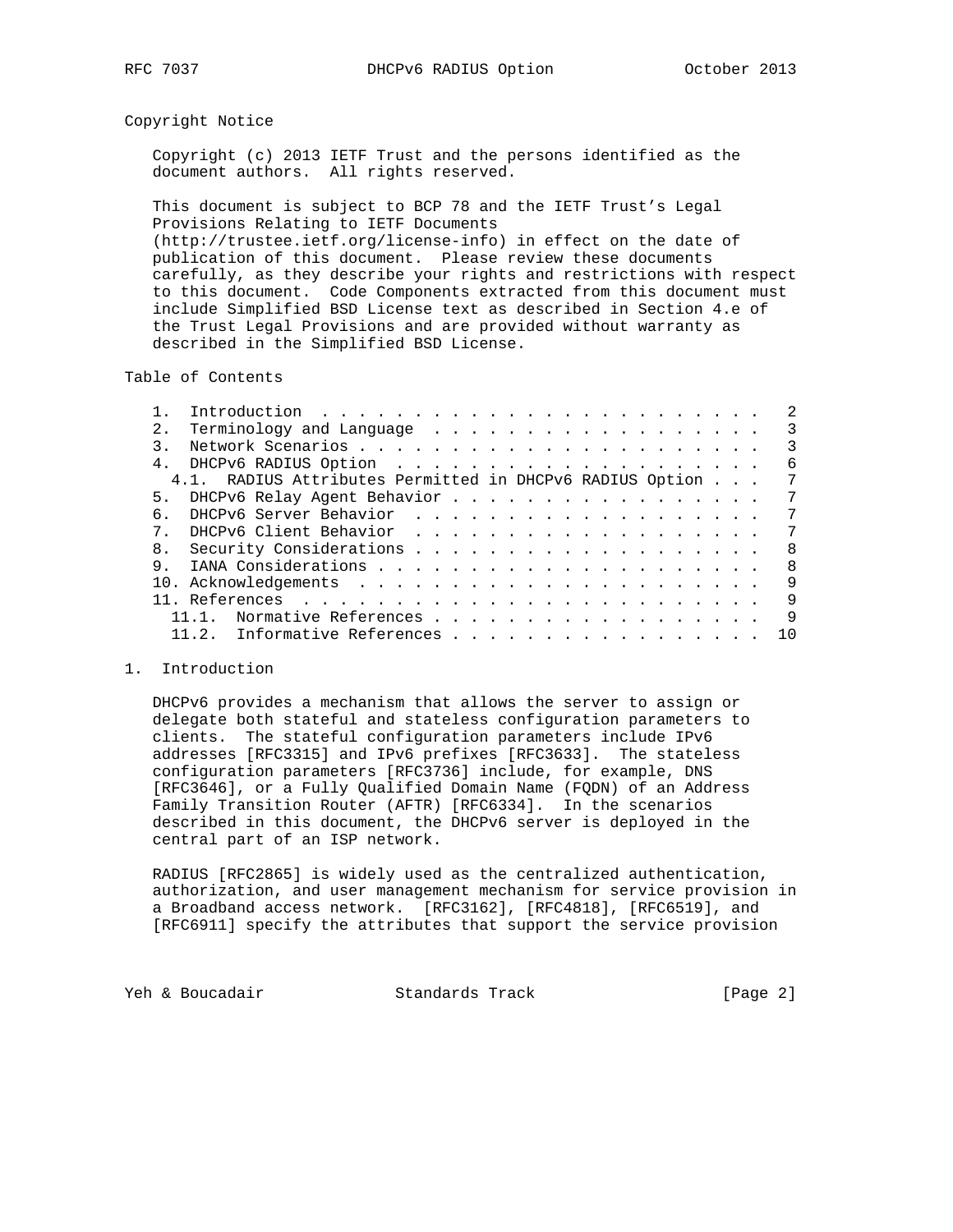for IPv6-only and IPv6-transition access. The RADIUS server authorizes the Network Access Server (NAS) to assign an IPv6 address or prefix from the indicated pool, or to assign an IPv6 address or prefix with an explicitly indicated value, and to indicate other configuration parameters as per the RADIUS attributes for the subscribers.

 When the NAS acts as the distributed DHCPv6 server and RADIUS client simultaneously, it communicates with the RADIUS server after receiving a request from the DHCPv6 client. Upon receiving the Access-Accept message from the RADIUS server, the NAS then responds to the DHCPv6 client's requests per the associated authorization information indicated by the RADIUS attributes in the Access-Accept message. When NAS acts as the DHCPv6 relay agent and RADIUS client simultaneously, and the centralized DHCPv6 server is co-located with the RADIUS server, they may share the same database of users. However, when the centralized DHCPv6 server is not located in the same place as the RADIUS server, a new communication mechanism is needed for the DHCPv6 relay agent to transfer the authorization information indicated by the RADIUS attributes to the DHCPv6 server.

2. Terminology and Language

 This document specifies a new DHCPv6 option for the DHCPv6 Relay Agent to transfer the authorization information of RADIUS attributes received in the Access-Accept message from the RADIUS server to the centralized DHCPv6 server. Definitions for terms and acronyms not specified in this document are defined in [RFC2865] and [RFC3315].

 The key words "MUST", "MUST NOT", "REQUIRED", "SHALL", "SHALL NOT", "SHOULD", "SHOULD NOT", "RECOMMENDED", "MAY", and "OPTIONAL" in this document are to be interpreted as described in [RFC2119].

3. Network Scenarios

 Figures 1 and 2 show the typical network scenarios where the communication mechanism introduced in this document is necessary. In these scenarios, the centralized DHCPv6 server is not co-located with the RADIUS server, but both are in the same administrative domain. The NAS acts as the DHCPv6 relay agent and the RADIUS client simultaneously. Figure 1 shows the sequence of DHCPv6 and RADIUS messages for the IP over Ethernet (IPoE) access model, when the access loop adopts the direct Ethernet encapsulation. Figure 2 shows the sequence of DHCPv6 and RADIUS messages for the PPP over Ethernet (PPPoE) access model.

Yeh & Boucadair Standards Track [Page 3]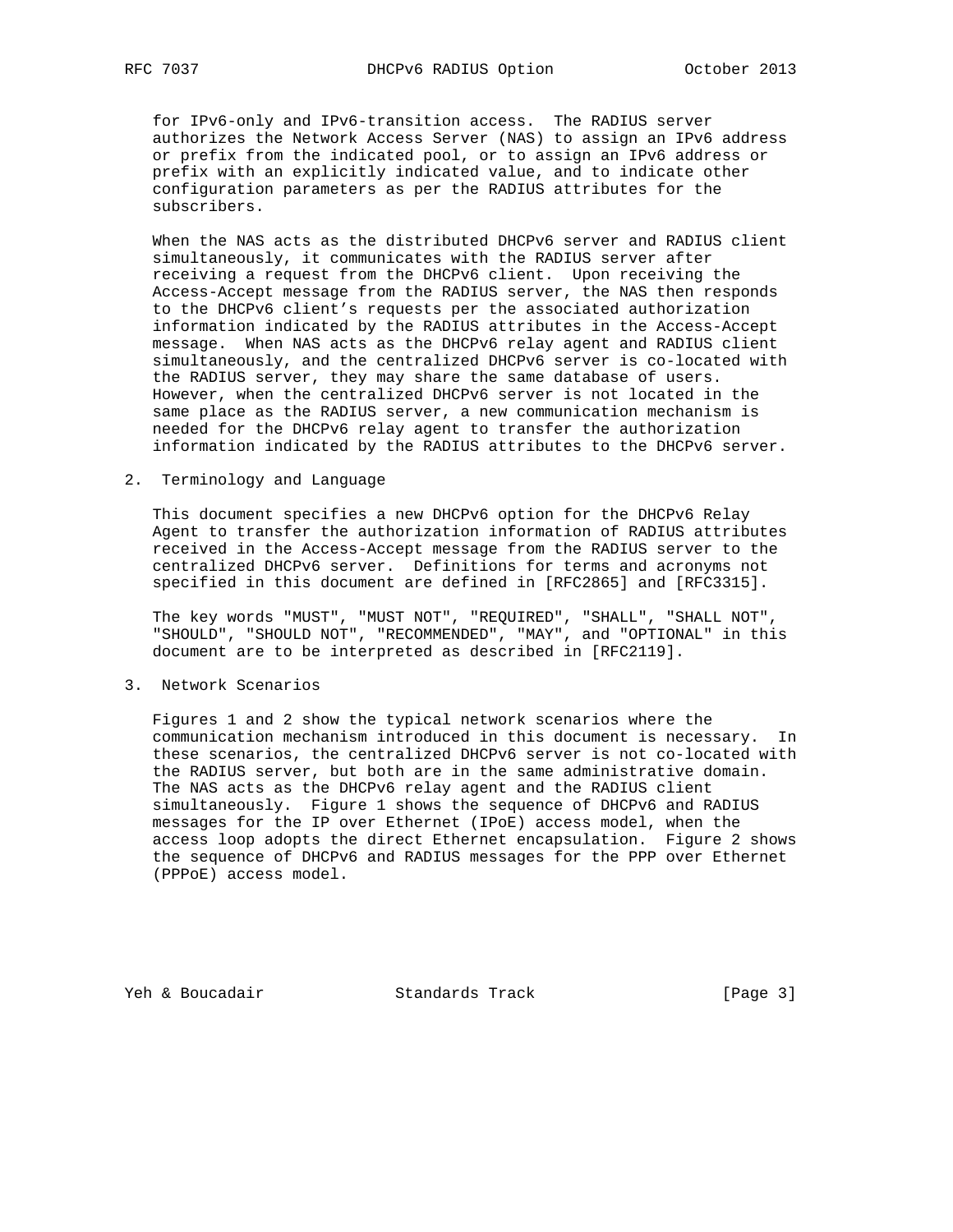The mechanism introduced in this document is a generic mechanism and might also be employed in other network scenarios where the DHCPv6 relay agent and the RADIUS client are located in the same device.



 Figure 1: Network Scenario and Message Sequence When Employing DHCPv6 RADIUS Option in IPoE Access

Yeh & Boucadair Standards Track [Page 4]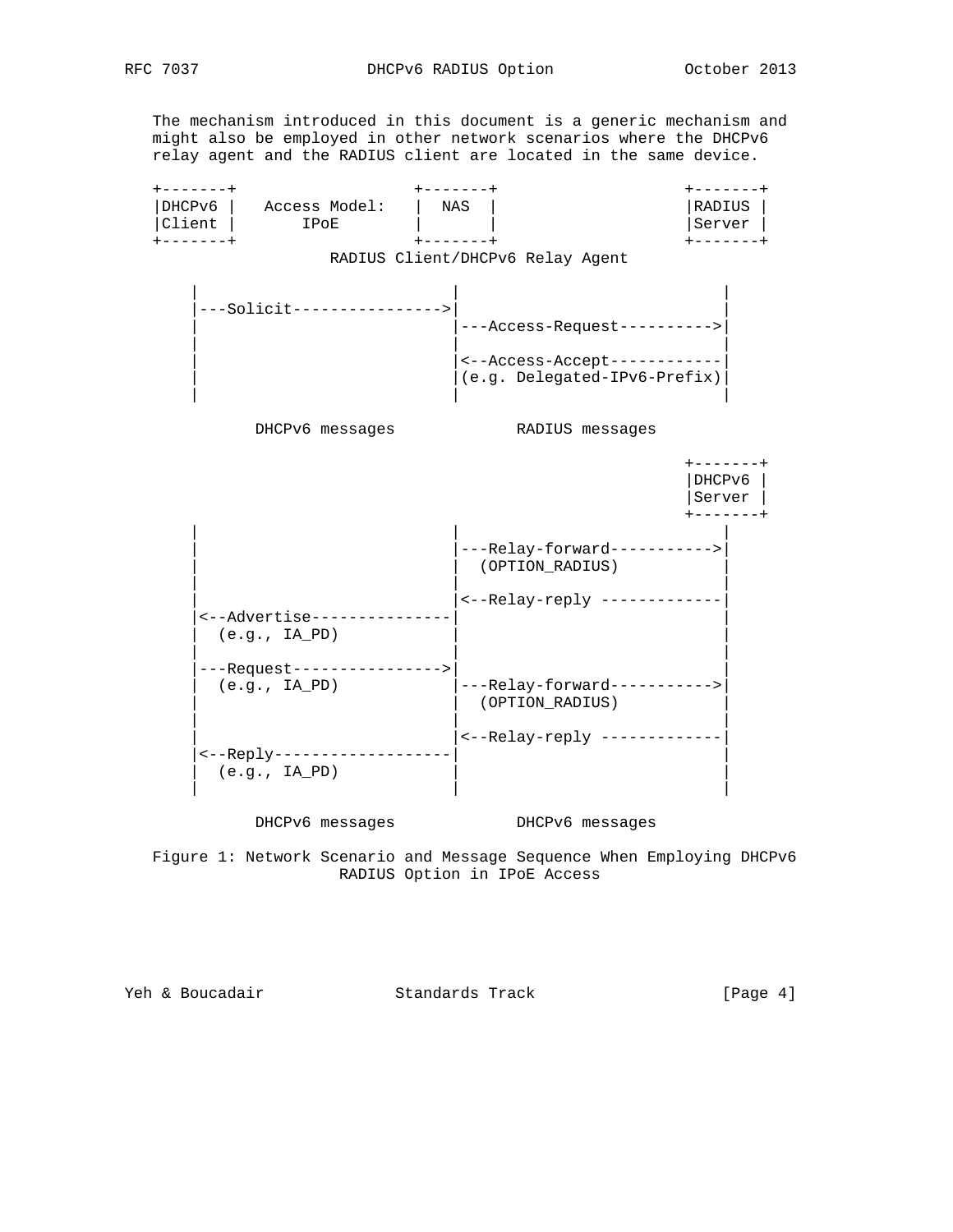



DHCPv6 messages DHCPv6 messages

 Figure 2: Network Scenario and Message Sequence When Employing DHCPv6 RADIUS Option in PPPoE Access

 If the authentication or the authorization through RADIUS fails, the associated message sequences will stop. The NAS acting as the DHCPv6 relay agent will not forward the message received from the client to the DHCPv6 server. If the authentication or the authorization through RADIUS passes, the NAS MUST store the information indicated

Yeh & Boucadair Standards Track [Page 5]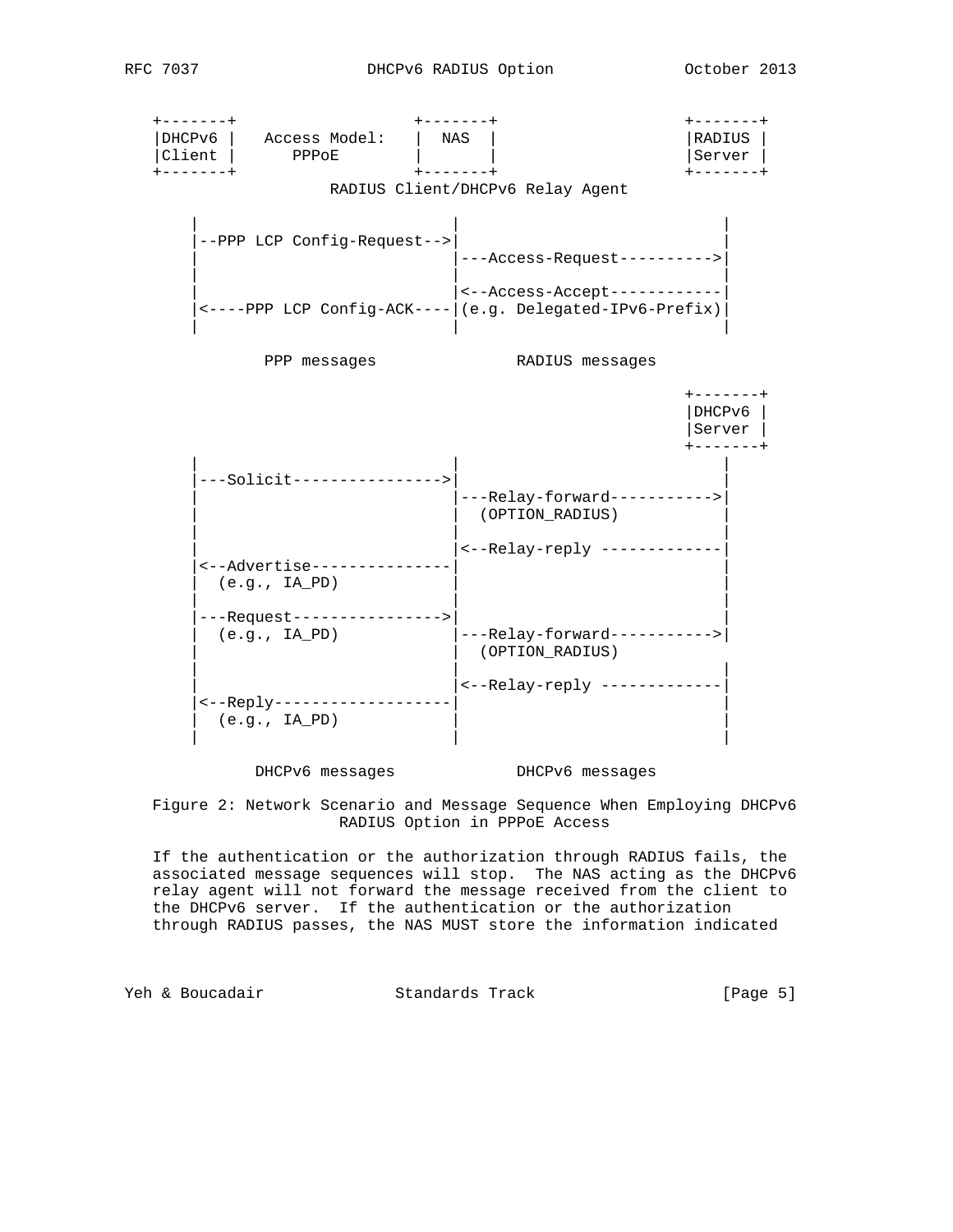in the RADIUS attributes received in the Access-Accept message from the RADIUS server during the whole session. How the NAS manages this information during the RADIUS session is out of the scope of this document.

 After receiving a RENEW (5) message from the DHCPv6 client, the NAS SHOULD NOT initiate a new Access-Request/Access-Accept message exchange with the RADIUS server. After receiving a REBIND (6) message from the DHCPv6 client, the NAS MUST initiate a new Access- Request/Access-Accept message exchange with the RADIUS server, unless RADIUS capability is disabled on the NAS.

4. DHCPv6 RADIUS Option

 The OPTION\_RADIUS is a DHCPv6 option used by the DHCPv6 relay agent to carry the authorization information of RADIUS attributes received in the Access-Accept message from the RADIUS server.

The format of the OPTION\_RADIUS option is defined as follows:

| 0 1 2 3 4 5 6 7 8 9 0 1 2 3 4 5 6 7 8 9 0 1 2 3 4 5 6 7 8 9 0 1 |  |  |  |  |  |                                         |  |  |  |  |            |  |  |  |  |  |  |  |  |  |  |  |  |  |  |  |
|-----------------------------------------------------------------|--|--|--|--|--|-----------------------------------------|--|--|--|--|------------|--|--|--|--|--|--|--|--|--|--|--|--|--|--|--|
|                                                                 |  |  |  |  |  |                                         |  |  |  |  |            |  |  |  |  |  |  |  |  |  |  |  |  |  |  |  |
| OPTION RADIUS                                                   |  |  |  |  |  |                                         |  |  |  |  | option-len |  |  |  |  |  |  |  |  |  |  |  |  |  |  |  |
|                                                                 |  |  |  |  |  |                                         |  |  |  |  |            |  |  |  |  |  |  |  |  |  |  |  |  |  |  |  |
|                                                                 |  |  |  |  |  | option-data (List of RADIUS Attributes) |  |  |  |  |            |  |  |  |  |  |  |  |  |  |  |  |  |  |  |  |
|                                                                 |  |  |  |  |  |                                         |  |  |  |  |            |  |  |  |  |  |  |  |  |  |  |  |  |  |  |  |
|                                                                 |  |  |  |  |  |                                         |  |  |  |  |            |  |  |  |  |  |  |  |  |  |  |  |  |  |  |  |

| option-code | 81                                    |
|-------------|---------------------------------------|
| option-len  | Length of the option-data in octets   |
| option-data | List of one or more RADIUS attributes |

The option-data of OPTION RADIUS is a list of one or more RADIUS attributes received in the Access-Accept message from the RADIUS server. The format of RADIUS attributes is defined in Section 5 of [RFC2865] as well as Sections 2.1 and 2.2 of [RFC6929]. If multiple attributes with the same type (including the Long Extended Type defined in Section 2.2 of [RFC6929]) are present, the order of attributes with the same type MUST be the same as that received from the RADIUS server. The OPTION\_RADIUS can only contain the RADIUS attributes listed in the "RADIUS Attributes Permitted in DHCPv6 RADIUS Option" registry.

Yeh & Boucadair Standards Track [Page 6]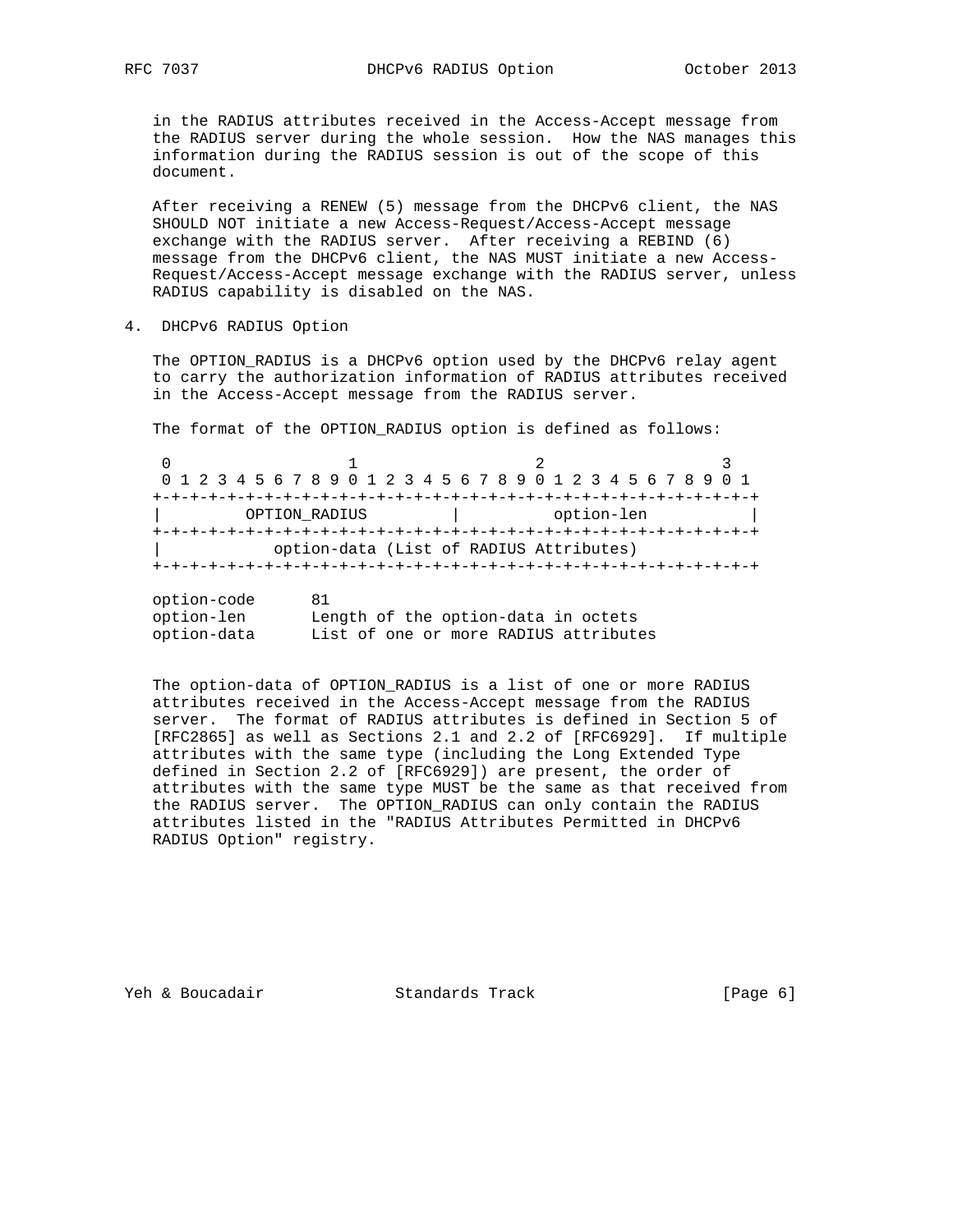According to the network scenarios described in Section 3, the OPTION\_RADIUS should appear in the RELAY-FORW (12) message relaying SOLICIT (1), REQUEST (3), and REBIND (6) from the DHCPv6 client and may appear in the RELAY-FORW (12) relaying any other message from the DHCPv6 client.

4.1. RADIUS Attributes Permitted in DHCPv6 RADIUS Option

 The RADIUS attributes listed in the following table are the initial attributes registered in the "RADIUS Attributes Permitted in DHCPv6 RADIUS Option" registry. New RADIUS attributes can be added to this list after Expert Review [RFC5226].

| Type Code | Attribute                  | Reference |
|-----------|----------------------------|-----------|
| 26        | Vendor-Specific            | [RFC2865] |
| 123       | Delegated-IPv6-Prefix      | [RFC4818] |
| 144       | DS-Lite-Tunnel-Name        | [RFC6519] |
| 168       | Framed-IPv6-Address        | [RFC6911] |
| 169       | DNS-Server-IPv6-Address    | [RFC6911] |
| 171       | Delegated-IPv6-Prefix-Pool | [RFC6911] |
| 172       | Stateful-IPv6-Address-Pool | [RFC6911] |

 Note: The RADIUS attribute's 'Length' defined in Section 5 of [RFC2865] includes the length of 'Type' and 'Length' fields.

5. DHCPv6 Relay Agent Behavior

 If the Relay Agent is configured to send OPTION\_RADIUS, and the Access-Accept message from the RADIUS server contained RADIUS attributes permitted for use in OPTION\_RADIUS, the Relay Agent MUST include OPTION\_RADIUS in the RELAY-FORW (12) message. The DHCPv6 relay agent adds the permitted RADIUS attributes into OPTION\_RADIUS one by one; if multiple attributes with the same type are present, the order of attributes with the same type MUST be the same as that received from the RADIUS server.

6. DHCPv6 Server Behavior

 Upon receipt of the RELAY-FORW (12) message with OPTION\_RADIUS from a relay agent, the DHCPv6 server that supports OPTION\_RADIUS SHOULD extract and interpret the RADIUS attributes in the OPTION\_RADIUS and use that information to select configuration parameters for the requesting client. If the DHCPv6 server does not support OPTION\_RADIUS, the DHCPv6 server MUST silently discard this option.

Yeh & Boucadair Standards Track [Page 7]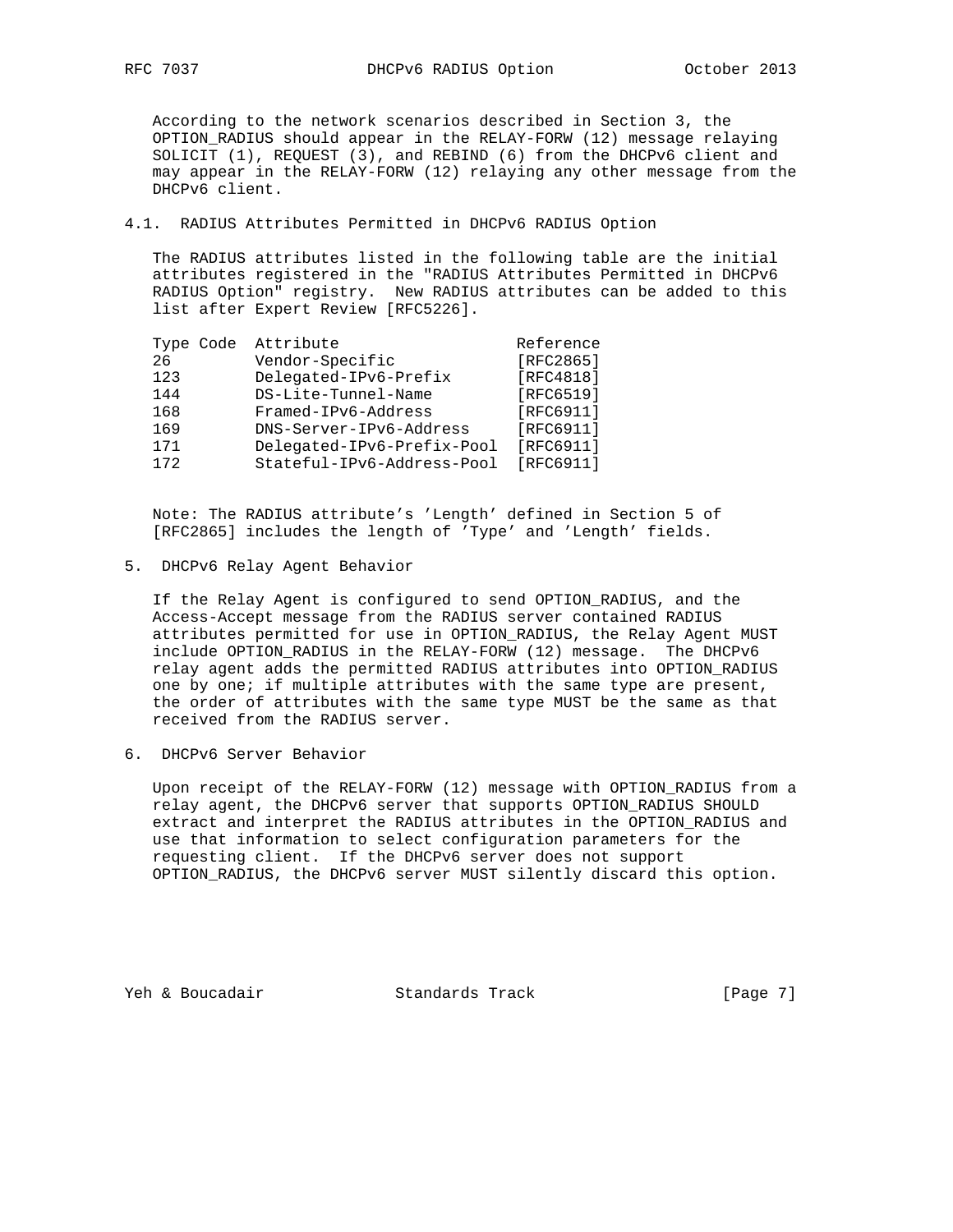## 7. DHCPv6 Client Behavior

 OPTION\_RADIUS is only exchanged between the relay agents and the servers. DHCPv6 clients are not aware of the usage of OPTION RADIUS. DHCPv6 clients MUST NOT send OPTION\_RADIUS and MUST ignore OPTION\_RADIUS if received.

8. Security Considerations

 Known security vulnerabilities of the DHCPv6 and RADIUS protocols may apply to their options. Security issues related with DHCPv6 are described in Section 23 of [RFC3315]. Security issues related with RADIUS are described in Section 8 of [RFC2865], Section 5 of [RFC3162], and Section 11 of [RFC6929].

 The mechanism described in this document may introduce a new attack vector against the DHCPv6 server in cases where the DHCPv6 relay agent is compromised. By forging the RADIUS attributes contained in the OPTION\_RADIUS of the RELAY-FORW (12) messages, the attacker may influence the parameter assignment on the DHCPv6 server for the DHCPv6 clients. However, as described in the Section 3, NAS always belongs to the same administrative domain of the DHCPv6 server in the real deployment.

 Network administrators should be aware that although RADIUS messages are encrypted, DHCPv6 messages are always unencrypted. It is possible that some RADIUS vendor-specific attributes might contain sensitive or confidential information. Network administrators are strongly advised to prevent such information from being included in DHCPv6 messages.

 If the use of vendor-specific attributes with confidential content is required, administrators are advised to use IPsec with encryption to protect the confidentiality of the RADIUS attributes. Relay agents and servers implementing this specification MUST support the use of IPsec Encapsulating Security Payload (ESP) with encryption in transport mode, according to Section 3.1.1 of [RFC4303] and Section 21.1 of [RFC3315].

9. IANA Considerations

 IANA has assigned OPTION\_RADIUS (81) in the "DHCP Option Codes" registry, as defined in Section 4. In addition, IANA has created a new registry entitled "RADIUS Attributes Permitted in DHCPv6 RADIUS Option" in the "Dynamic Host Configuration Protocol for IPv6 (DHCPv6)" registry, as defined in Section 4.1. The new registry enumerates the RADIUS Attributes Types (http://www.iana.org/assignments/radius-types) that are permitted for

Yeh & Boucadair Standards Track [Page 8]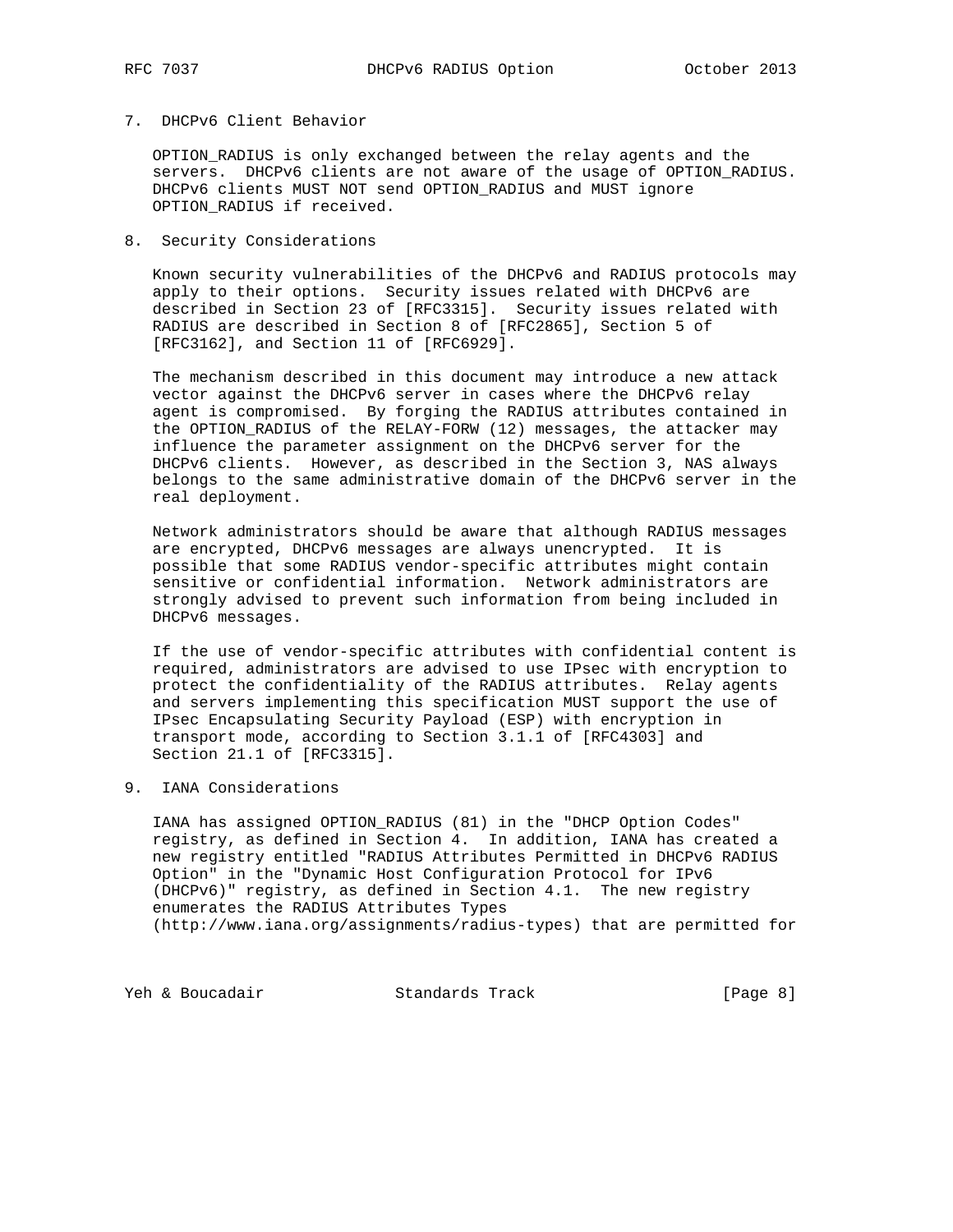inclusion in the DHCPv6 RADIUS option. The allocation policy of this "RADIUS Attributes Permitted in DHCPv6 RADIUS Option" registry is Expert Review per [RFC5226]. Designated experts should carefully consider the security implications of allowing the relay agent to include new RADIUS attributes to this registry.

### 10. Acknowledgements

 Thanks to Tomek Mrugalski, Bernie Volz, Gaurav Halwasia, and Roberta Maglione for their thorough review comments in the DHC working group mailing list. Thanks also to Ted Lemon for his continuous encouragement and technical guidance.

# 11. References

- 11.1. Normative References
	- [RFC2119] Bradner, S., "Key words for use in RFCs to Indicate Requirement Levels", BCP 14, RFC 2119, March 1997.
	- [RFC2865] Rigney, C., Willens, S., Rubens, A., and W. Simpson, "Remote Authentication Dial In User Service (RADIUS)", RFC 2865, June 2000.
- [RFC3315] Droms, R., Bound, J., Volz, B., Lemon, T., Perkins, C., and M. Carney, "Dynamic Host Configuration Protocol for IPv6 (DHCPv6)", RFC 3315, July 2003.
	- [RFC4303] Kent, S., "IP Encapsulating Security Payload (ESP)", RFC 4303, December 2005.
	- [RFC4818] Salowey, J. and R. Droms, "RADIUS Delegated-IPv6-Prefix Attribute", RFC 4818, April 2007.
	- [RFC5226] Narten, T. and H. Alvestrand, "Guidelines for Writing an IANA Considerations Section in RFCs", BCP 26, RFC 5226, May 2008.
	- [RFC6519] Maglione, R. and A. Durand, "RADIUS Extensions for Dual- Stack Lite", RFC 6519, February 2012.
	- [RFC6911] Dec, W., Sarikaya, B., Zorn, G., Miles, D., and B. Lourdelet, "RADIUS Attributes for IPv6 Access Networks", RFC 6911, April 2013.
	- [RFC6929] DeKok, A. and A. Lior, "Remote Authentication Dial In User Service (RADIUS) Protocol Extensions", RFC 6929, April 2013.

|  |  | Yeh & Boucadair | Standards Track |  | [Page 9] |  |  |
|--|--|-----------------|-----------------|--|----------|--|--|
|--|--|-----------------|-----------------|--|----------|--|--|